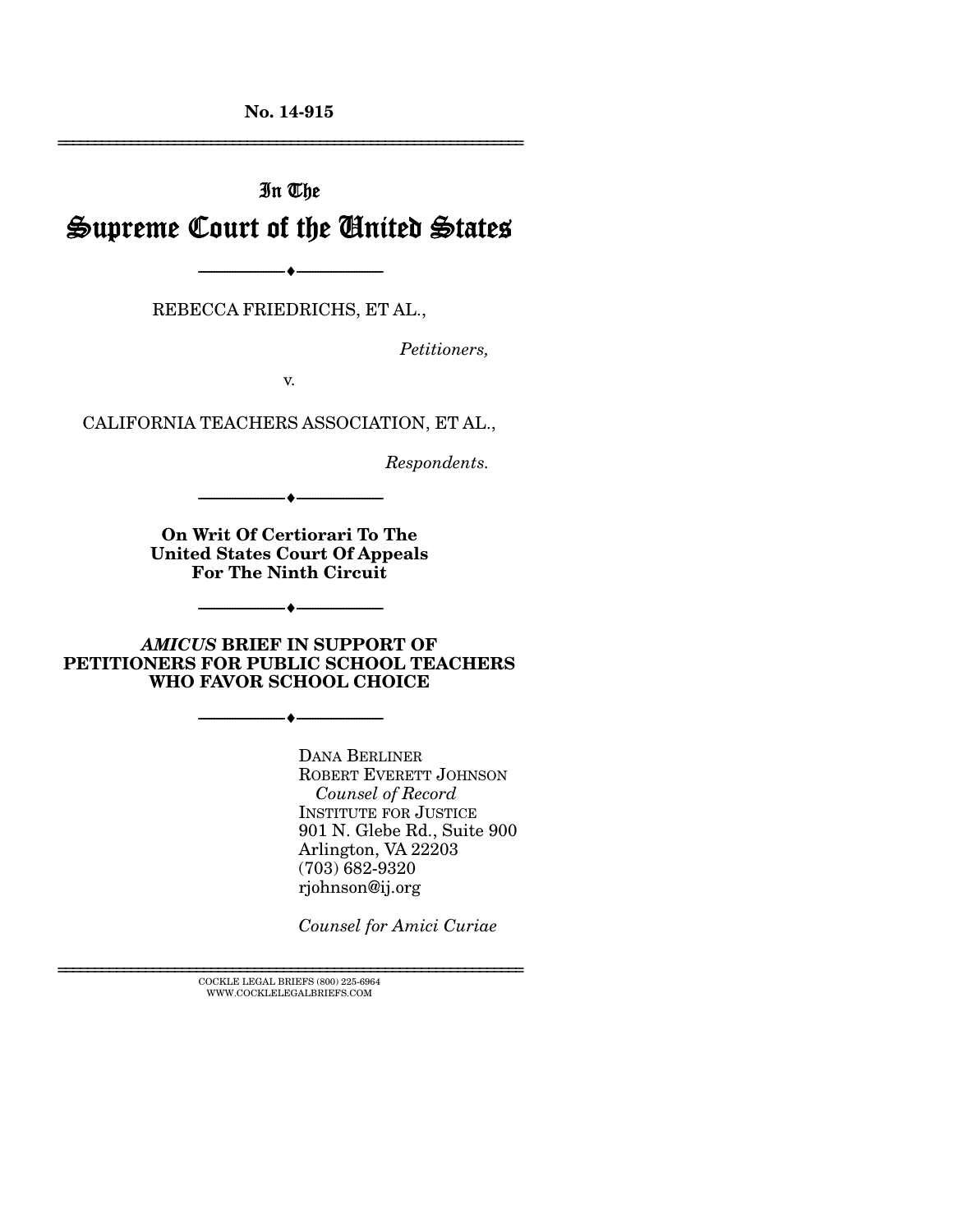## TABLE OF CONTENTS

# Page

|                                                                                                                              | 6  |  |  |  |
|------------------------------------------------------------------------------------------------------------------------------|----|--|--|--|
| Regardless Of How Money Is Spent,<br>Ι.<br>Compelled Support For Ideological Oppo-<br>nents Offends The First Amendment      | 6  |  |  |  |
| II. <i>Abood's</i> Supposed Cure For This First<br>Amendment Injury Places An Uncon-<br>scionable Burden On Teachers Who Op- |    |  |  |  |
|                                                                                                                              | 11 |  |  |  |
|                                                                                                                              |    |  |  |  |
|                                                                                                                              |    |  |  |  |

## APPENDIX

|  |  |  | Cases From The Federal Courts Of Appeals |  |
|--|--|--|------------------------------------------|--|
|  |  |  |                                          |  |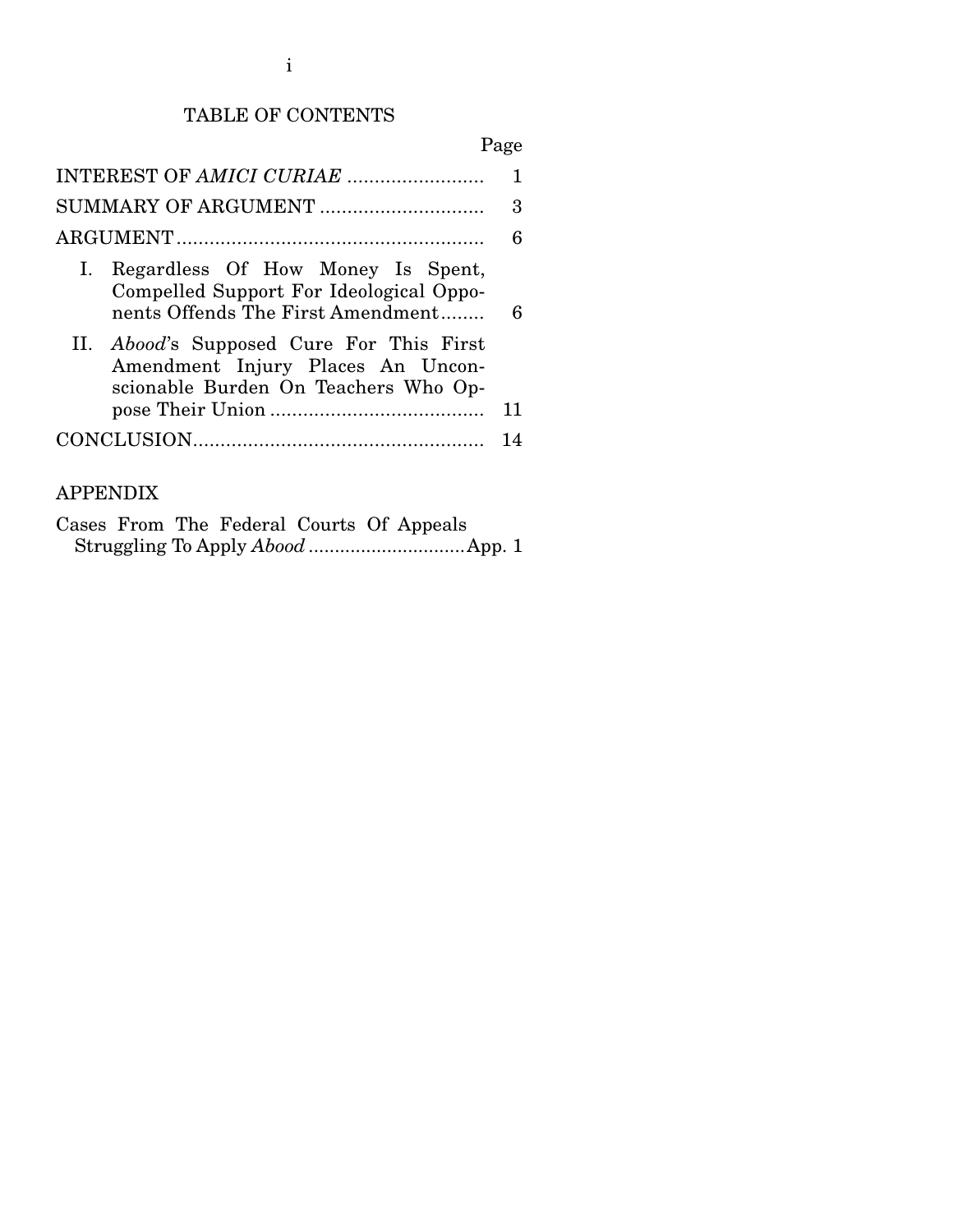# TABLE OF AUTHORITIES

# Page

| <b>CASES</b>                                                           |
|------------------------------------------------------------------------|
| Abood v. Detroit Bd. of Educ.,                                         |
| Buckley v. Valeo,                                                      |
| Chi. Teachers Union v. Hudson,                                         |
| Davenport v. Wash. Educ. Ass'n,                                        |
| Ellis v. Railway Clerks,                                               |
| Harris v. Quinn,                                                       |
| Hurley v. Irish-American Gay, Lesbian and<br>Bisexual Group of Boston, |
| Keller v. State Bar,                                                   |
| Knox v. SEIU,                                                          |
| La. Fed'n of Teachers v. State,                                        |
| Lehnert v. Ferris Faculty Ass'n,                                       |
| Locke v. Karass,                                                       |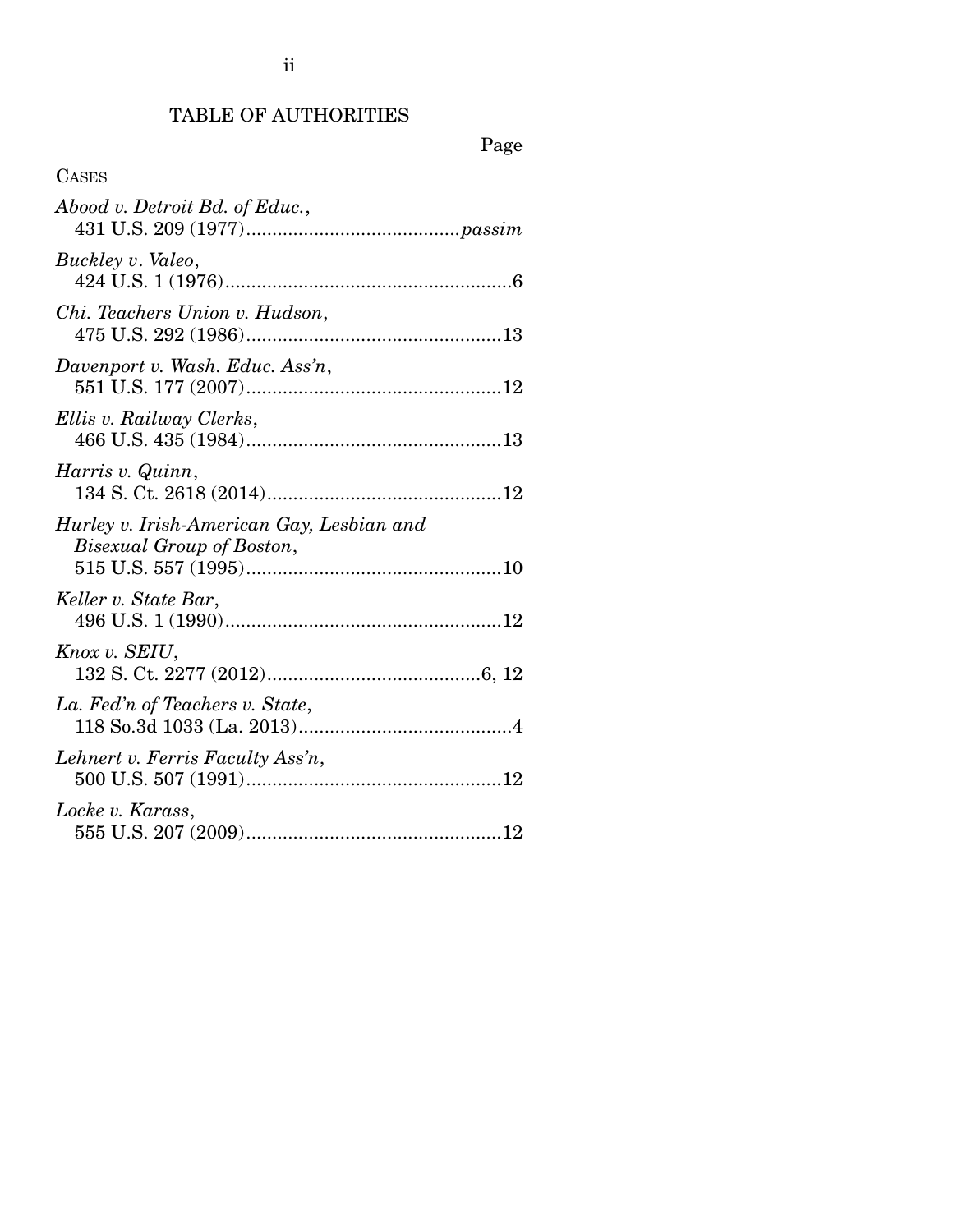### TABLE OF AUTHORITIES – Continued

Page

### ARTICLES AND REPORTS

| <b>AFTUnion, 8 Reasons Why School Vouchers Are</b><br>a Very Bad Idea, Buzzfeed (Jan. 31, 2014,                                            |                |
|--------------------------------------------------------------------------------------------------------------------------------------------|----------------|
| Robert Brodsky, Cuomo, in Westbury, Presses to<br>Revive Tuition Tax Credit, Newsday, May 12,                                              | $\overline{4}$ |
| Greg Forster, The Friedman Foundation for<br>Educational Choice, A Win-Win Solution: The<br>Empirical Evidence on School Choice (Apr.      |                |
| Robert William Gall, The Past Should Not<br>Shackle The Present, 59 N.Y.U. Ann. Surv.                                                      |                |
| Lily Eskelsen García and Betsy Kippers,<br>Editorial, Students Lose at Expense of Tax-<br><i>payer-Funded Vouchers</i> , Milwaukee Journal |                |
| Kinjo Kiema, "Where's the Accountability?,"                                                                                                |                |
| Lyndsey Layton & Emma Brown, The Ultimate<br>in School Choice or School as a Commodity?,                                                   |                |
| John McKay, Editorial, Tax Credit Scholar-<br>ships Give Options to Low-Income Students,<br>Sarasota Herald-Tribune, Mar. 9, 2015 4        |                |
| Thomas Nast, The American River Ganges,                                                                                                    |                |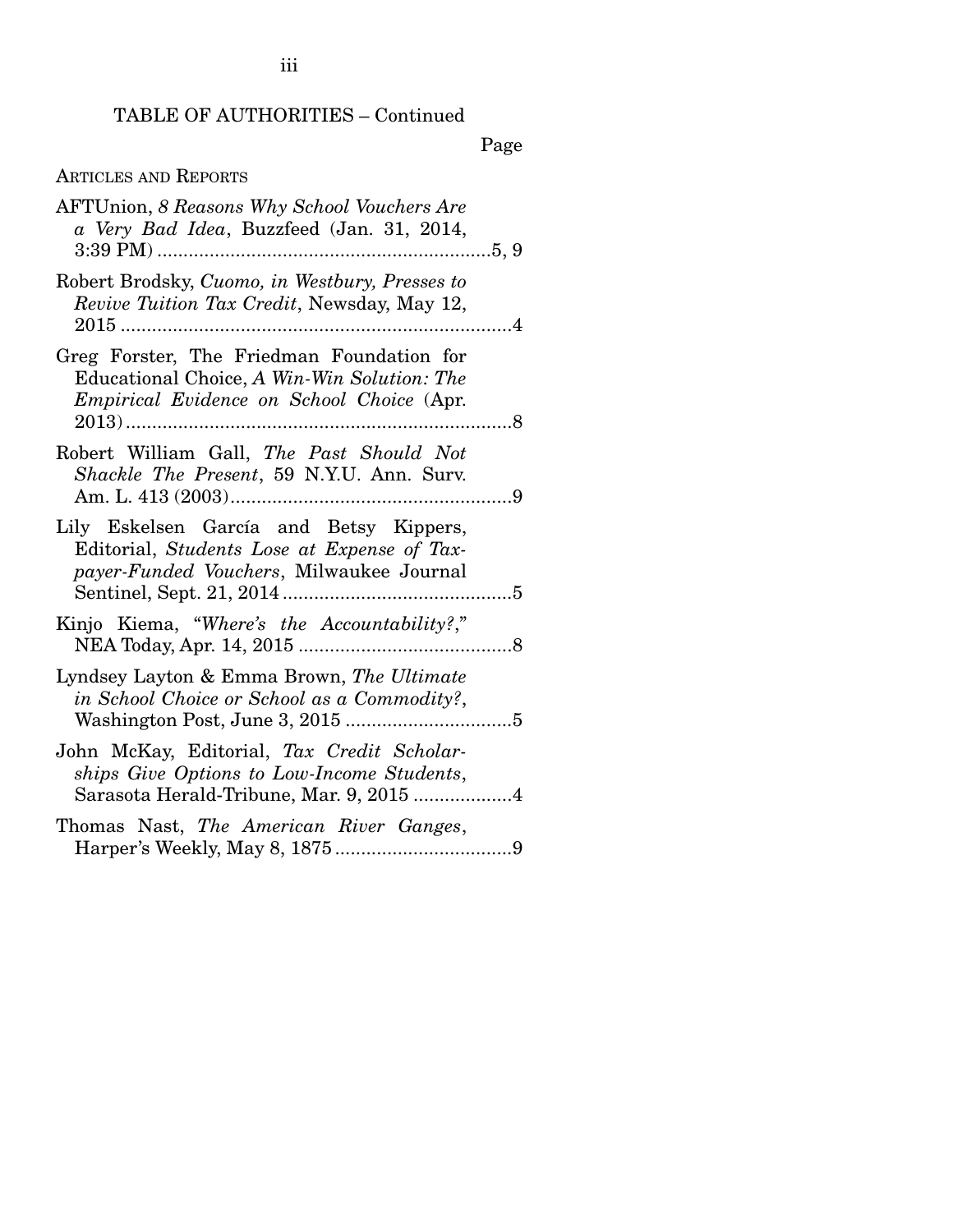# TABLE OF AUTHORITIES – Continued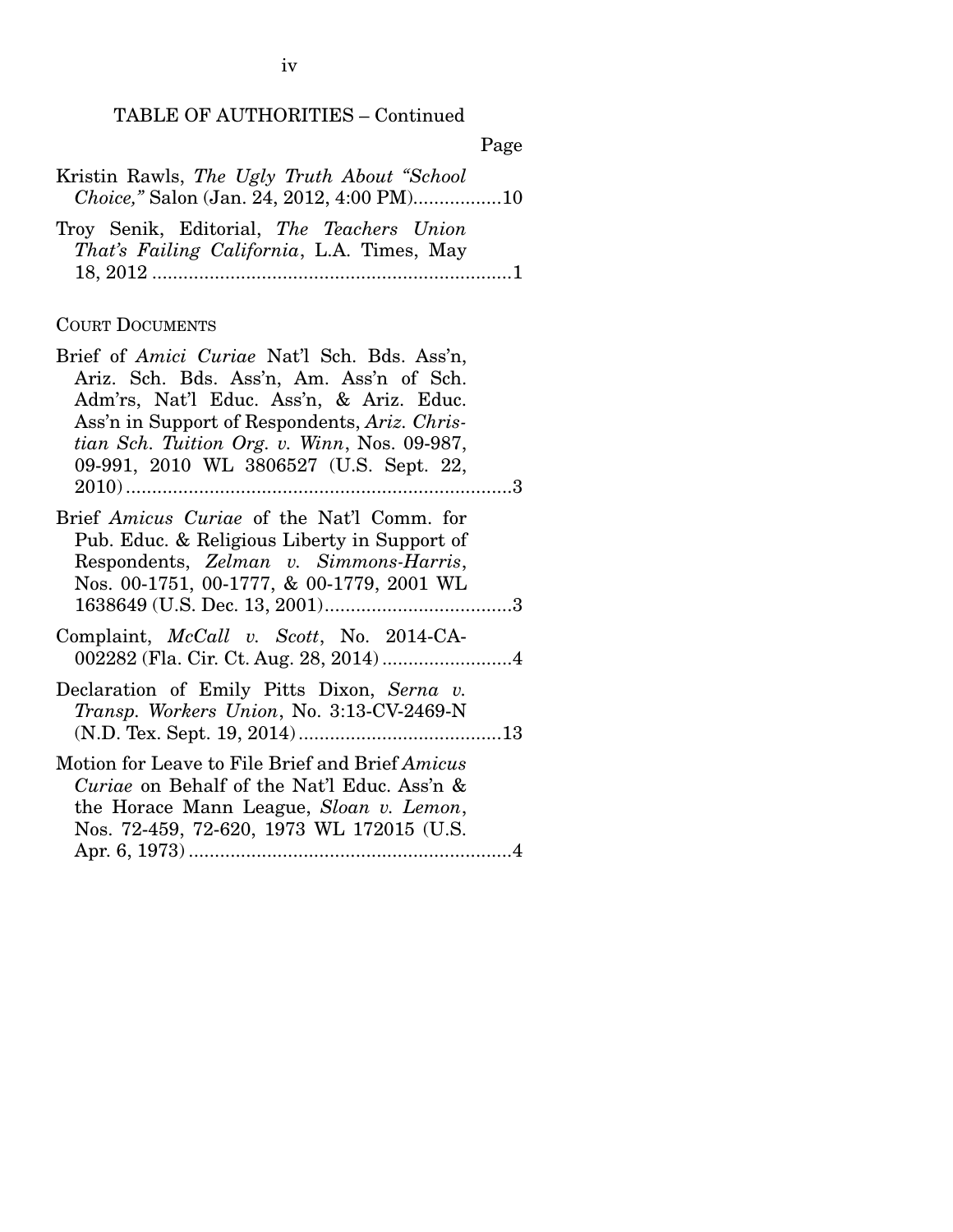#### **INTEREST OF** *AMICI CURIAE*<sup>1</sup>

*Amici curiae* are current and former public school teachers. They teach because they hope to make a difference in the lives of children. To that end, *amici*  believe that families should be free to choose a school that they think will best suit their needs. *Amici*  support reforms such as charter schools, education vouchers, and tax credits for education expenditures – a policy package often referred to as "school choice."

 Teachers' unions are among the most trenchant opponents of school choice. For instance, the California Teachers Association, a defendant in this case, successfully opposed a ballot initiative that would have expanded school choice; at the time, the union president tarred school choice as "so evil that [it] should never go before the voters."<sup>2</sup>

<sup>1</sup> Pursuant to Rule 37.6, *amici curiae* affirm that no counsel for a party authored this brief in whole or in part, no counsel or party made a monetary contribution intended to fund the preparation or submission of this brief, and no person other than *amici curiae* or their counsel made a monetary contribution to its preparation or submission.

The parties' letters consenting to the filing of *amicus* briefs are on file with the Court.

<sup>2</sup> Troy Senik, Editorial, *The Teachers Union That's Failing California*, L.A. Times, May 18, 2012, at A21, *available at*  http://articles.latimes.com/2012/may/18/opinion/la-oe-senik-californiateachers-association-20120518. After the union failed to keep the measure off the ballot, the union spent over \$6 million to oppose the measure with the voters. *Id.*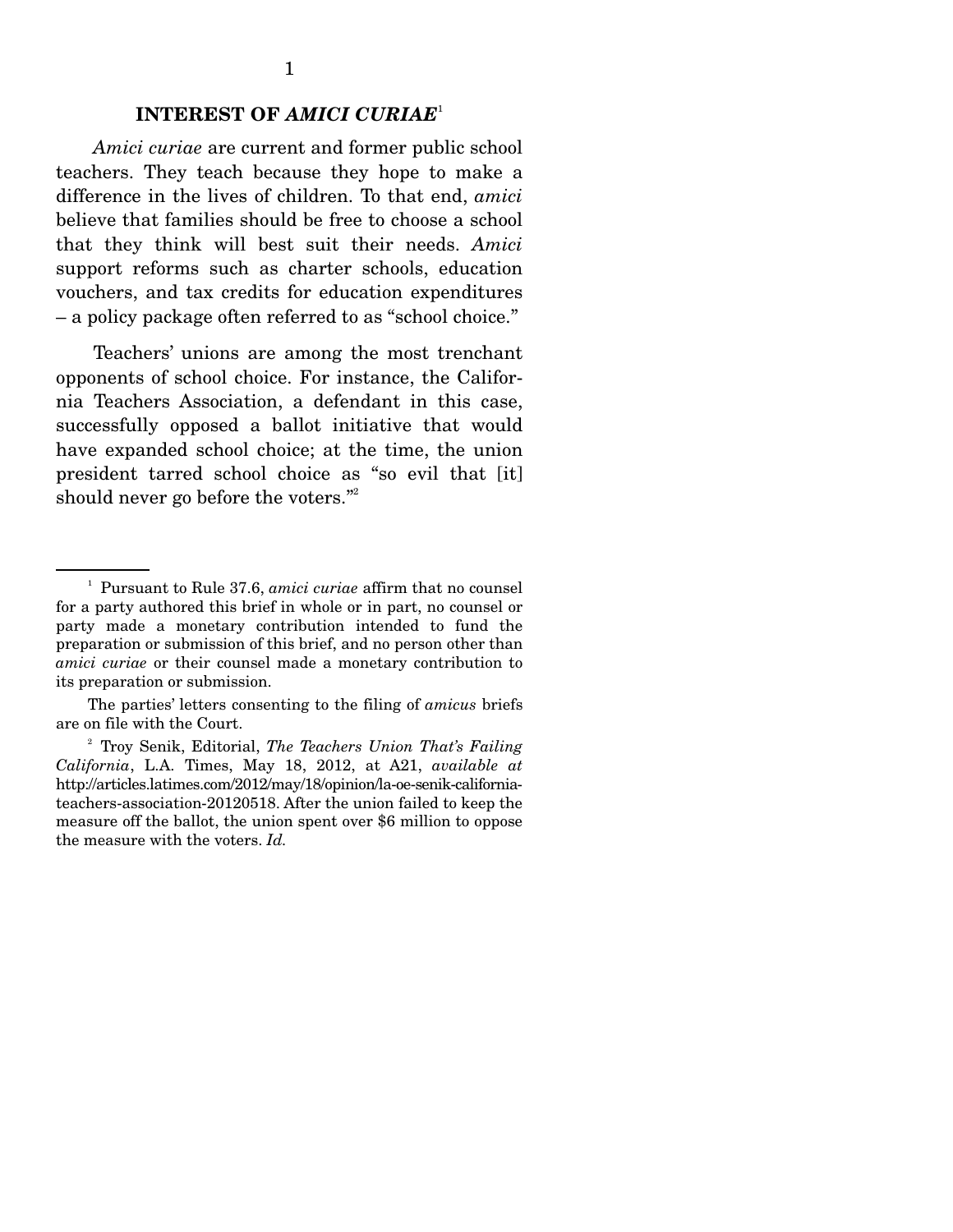*Amici* submit this brief to underscore the harm caused by *Abood v. Detroit Board of Education*, 431 U.S. 209 (1977). Quite simply, *amici* want nothing to do with unions that believe school choice is a radical "evil." *Amici* object to compelled association with their ideological opponents *regardless* of how their funds are earmarked to be spent. Nonetheless, under *Abood*, *amici* have been compelled to pay union dues.

#### *Amici* are:

 Carolyn Lisi, a current public school teacher in Ohio. After Ms. Lisi opted out of union membership, she had to take her union to court to ensure that it was properly calculating her agency fees. Ms. Lisi was compelled to pay approximately \$700 in agency fees to her union in 2014.

 Karen Ellis May, a current public school teacher in Washington. Because Ms. May has opted out of union membership, approximately 20% of her dues go to a charity of her choice. This charity must be approved by the union.

 Clark M. Neily, Jr., a former public school teacher in Massachusetts. Clark bucked his union by publicly advocating for charter school reforms. After Mr. Neily opted out of membership, he was forced to take the union to court to ensure the proper calculation of his agency fees.

 Timothy Ramsey, a Family Services Provider with the Head Start program in Washington. Mr.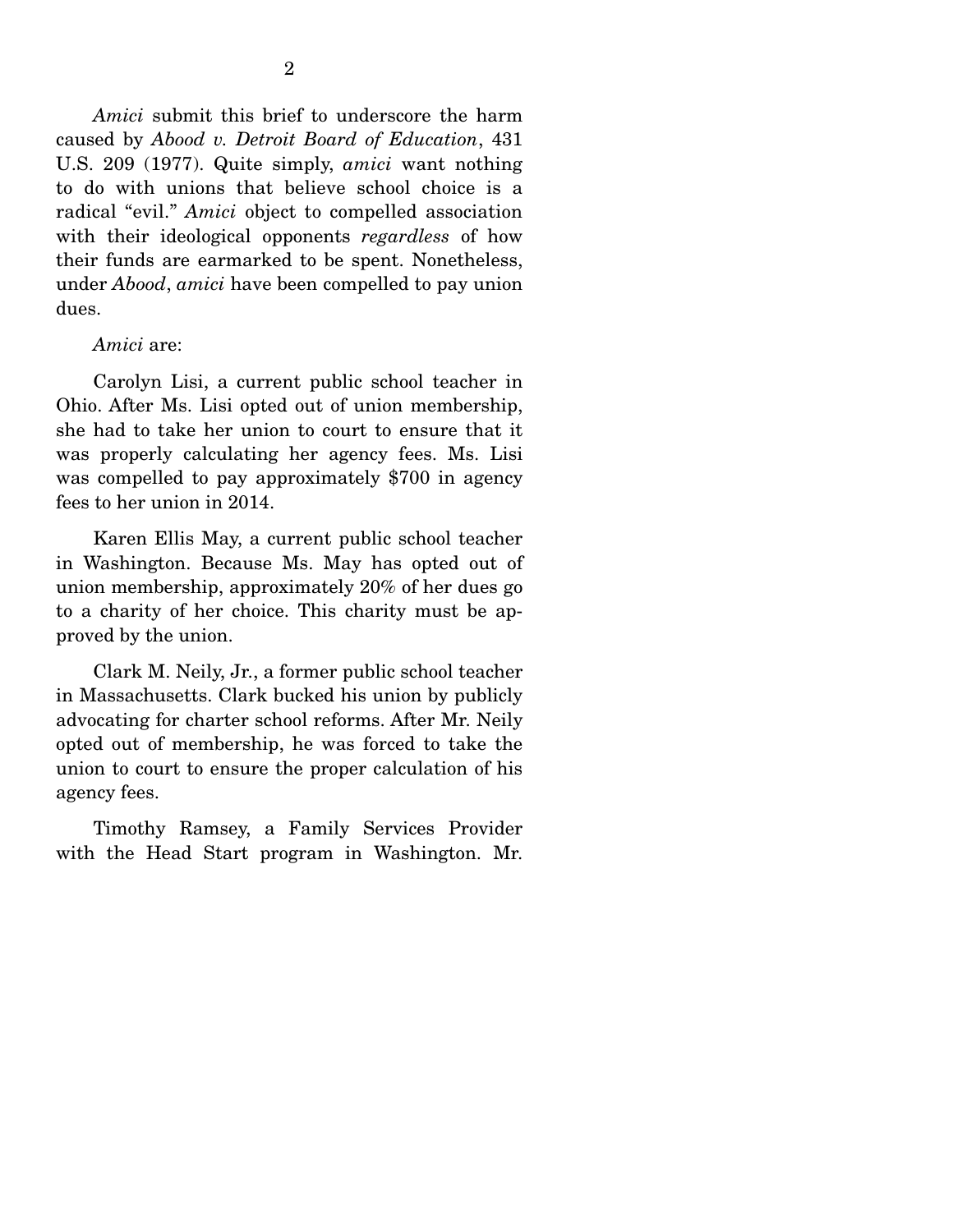Ramsey is in the process of opting out of union membership, but he has thus far found the process too time-consuming and cumbersome to complete. When Mr. Ramsey ran for a position on the school board, his candidacy was opposed by his own union.

 Steven Schaefer, a current public school teacher in Michigan. Mr. Schaefer opted out of union membership because of political disagreement with his union, but he was nonetheless compelled to pay approximately \$820 in agency fees in 2014.

 James Williams, a current public school teacher in Pennsylvania. When Mr. Williams asked his union treasurer about opting out of union membership, he was told that it would save him only "about 50 bucks" out of approximately \$750 in annual dues. Mr. Williams nevertheless recently opted out of membership because of political disagreement with his union and is waiting to see how much he will be charged.

#### **SUMMARY OF ARGUMENT**

--------------------------------- ---------------------------------

 Teachers' unions are steadfast opponents of school choice. They have litigated against school choice at this Court for more than forty years.<sup>3</sup> They

<sup>3</sup> *See* Brief of *Amici Curiae* Nat'l Sch. Bds. Ass'n, Ariz. Sch. Bds. Ass'n, Am. Ass'n of Sch. Adm'rs, Nat'l Educ. Ass'n, & Ariz. Educ. Ass'n in Support of Respondents, *Ariz. Christian Sch. Tuition Org. v. Winn*, Nos. 09-987, 09-991, 2010 WL 3806527 (U.S. Sept. 22, 2010); Brief *Amicus Curiae* of the Nat'l Comm. for Pub. (Continued on following page)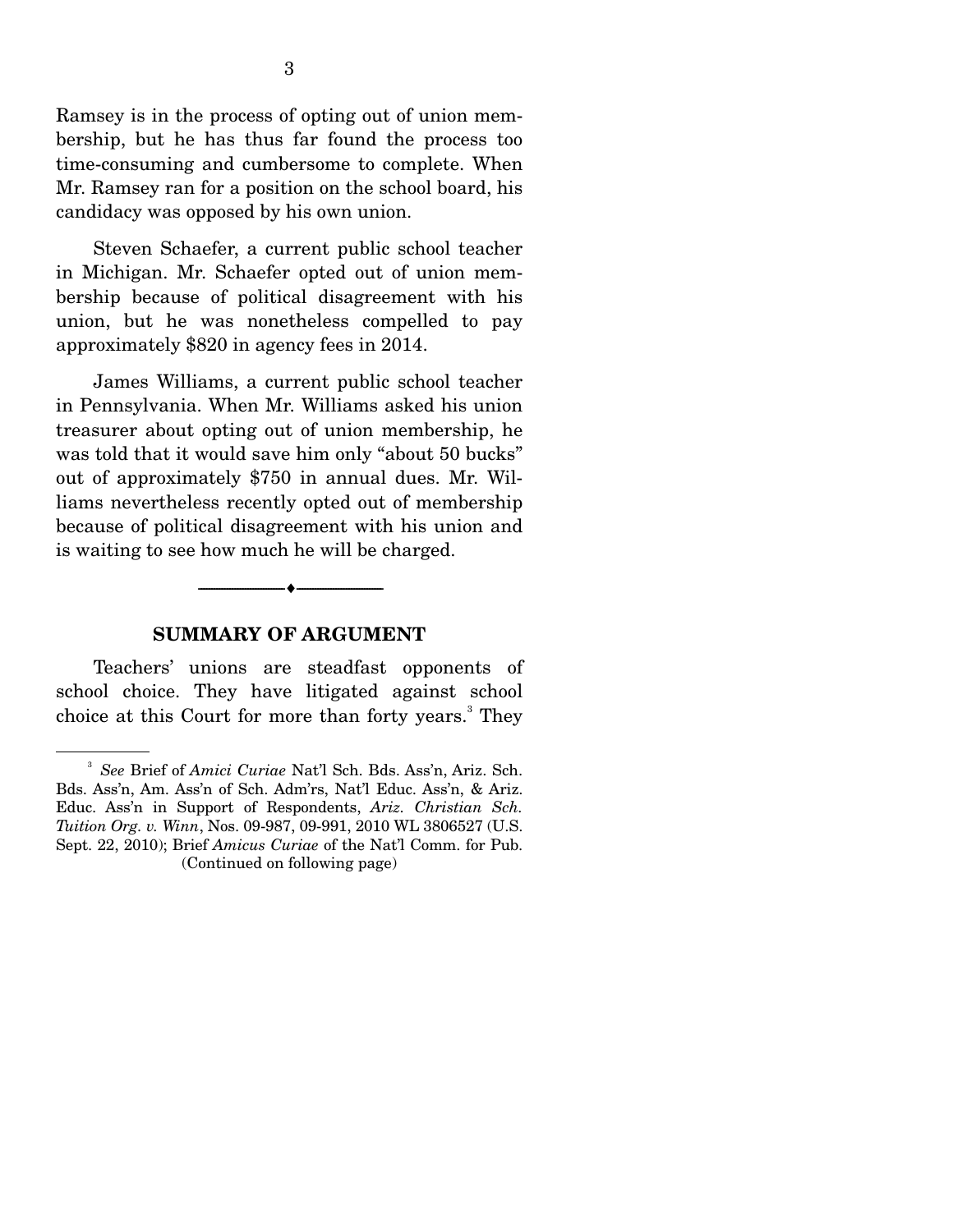have also been major opponents of school choice in the States.<sup>4</sup>

 Teachers' unions also oppose school choice in the court of public opinion, often employing heated rhetoric in the service of their cause. Union representatives characterize school choice reforms as "tax giveaways to the wealthy who prefer private education,"5 supported only by "corporate privatizers and

4 The Florida Education Association, for instance, recently challenged that State's education tax-credit program – a program that funds the education of almost seventy thousand students. Complaint, *McCall v. Scott*, No. 2014-CA-002282 (Fla. Cir. Ct. Aug. 28, 2014), *available at* https://www.au.org/files/ legal\_docs/2014-08-28%20Complaint.pdf; *see also* John McKay, Editorial, *Tax Credit Scholarships Give Options to Low-Income Students*, Sarasota Herald-Tribune, Mar. 9, 2015, *available at*  http://www.heraldtribune.com/article/20150309/columnist/30309 9996. Previously, three teachers' unions were leading plaintiffs in the suit that led to the Louisiana Supreme Court's invalidation of a publicly funded scholarship program for elementary and secondary school students. *La. Fed'n of Teachers v. State*, 118 So.3d 1033 (La. 2013).

Educ. & Religious Liberty in Support of Respondents at 1 n.2, *Zelman v. Simmons-Harris*, Nos. 00-1751, 00-1777, & 00-1779, 2001 WL 1638649 (U.S. Dec. 13, 2001) (brief for umbrella organization whose members included, among others, the National Education Association ("NEA"), New York State United Teachers, and United Federation of Teachers); Motion for Leave to File Brief and Brief *Amicus Curiae* on Behalf of the Nat'l Educ. Ass'n & the Horace Mann League, *Sloan v. Lemon*, Nos. 72-459, 72-620, 1973 WL 172015 (U.S. Apr. 6, 1973).

<sup>5</sup> Robert Brodsky, *Cuomo, in Westbury, Presses to Revive Tuition Tax Credit*, Newsday, May 12, 2015, at A15 (statement of Andrew Pallotta, Executive Vice President of New York State United Teachers), *available at* http://www.newsday.com/long-island/ (Continued on following page)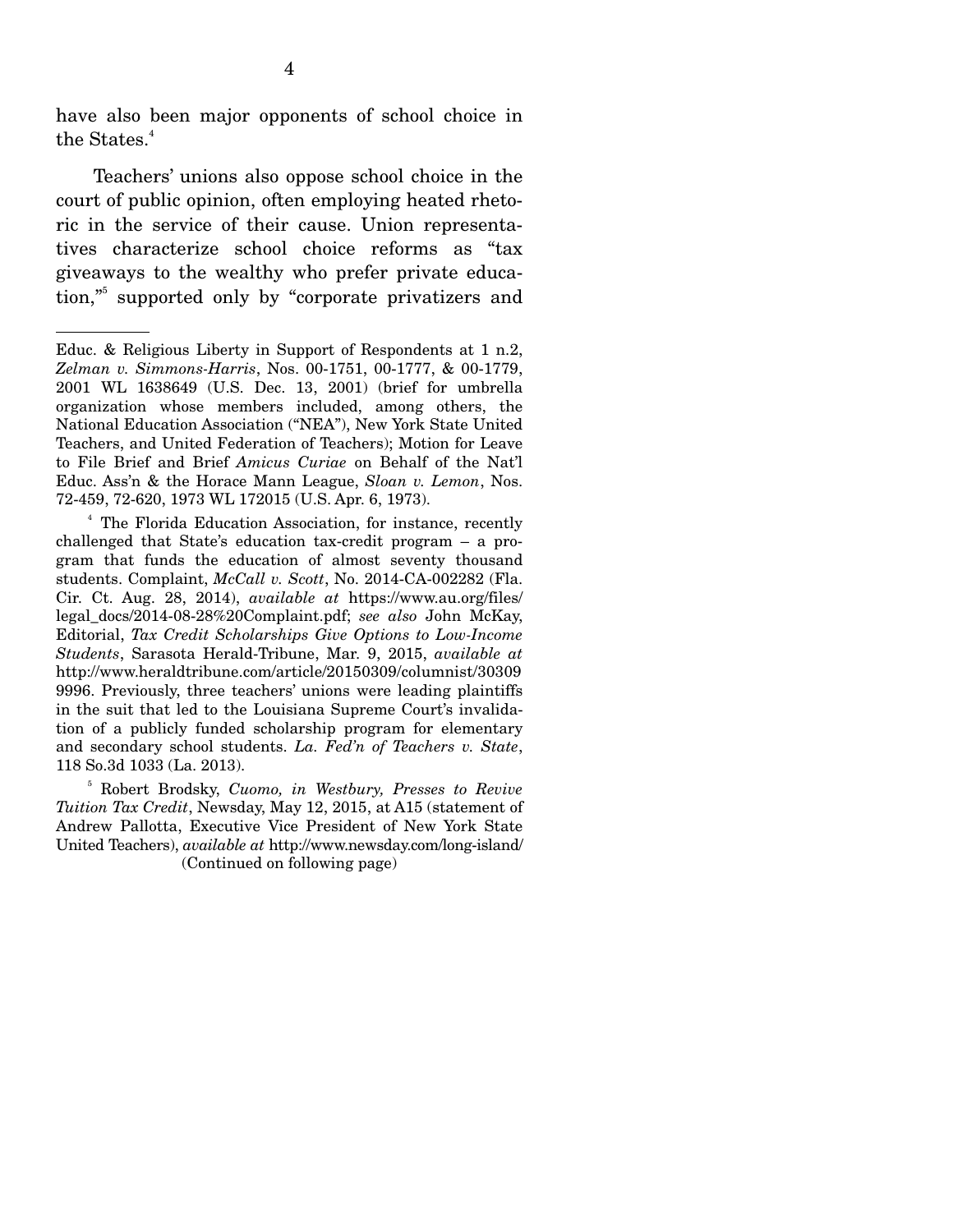right-wing politicians."6 Union representatives are "terrified" of the "very dangerous idea that school is a commodity."7 They believe that school choice rightly belongs at the "top of [a] junk pile list of so-called education reforms."8

*Amici* do not want to be associated with these views, or with the unions that espouse them. Yet they have been compelled to contribute dues to the teachers' unions under *Abood*.

*Abood*'s supposed cure for this manifest violation of the First Amendment – the segregation of "chargeable" from "non-chargeable" expenses – is ineffectual. Regardless of how their money is spent, *amici* are

andrew-cuomo-in-westbury-presses-to-revive-tuition-tax-credit-1.10427753.

<sup>6</sup> AFTUnion, *8 Reasons Why School Vouchers Are a Very Bad Idea*, Buzzfeed (Jan. 31, 2014, 3:39 PM), http://www. buzzfeed.com/aftunion/8-reasons-why-school-vouchers-are-a-verybad-idea-bwcv.

<sup>7</sup> Lyndsey Layton & Emma Brown, *The Ultimate in School Choice or School as a Commodity?*, Washington Post, June 3, 2015 (statement of Lily Eskelsen García, President of NEA), *available at* http://www.washingtonpost.com/local/education/in-nevadaschool-choice-on-steroids-and-a-breakthrough-for-conservatives/ 2015/06/03/3cdd2300-09ff-11e5-95fd-d580f1c5d44e\_story.html.

<sup>8</sup> Lily Eskelsen García and Betsy Kippers, Editorial, *Students Lose at Expense of Taxpayer-Funded Vouchers*, Milwaukee Journal Sentinel, Sept. 21, 2014 (editorial by the President of NEA and President of Wisconsin Education Association Council), *available at* http://www.jsonline.com/news/opinion/ students-lose-at-expense-of-taxpayer-funded-vouchers-b99354325z1- 275803831.html.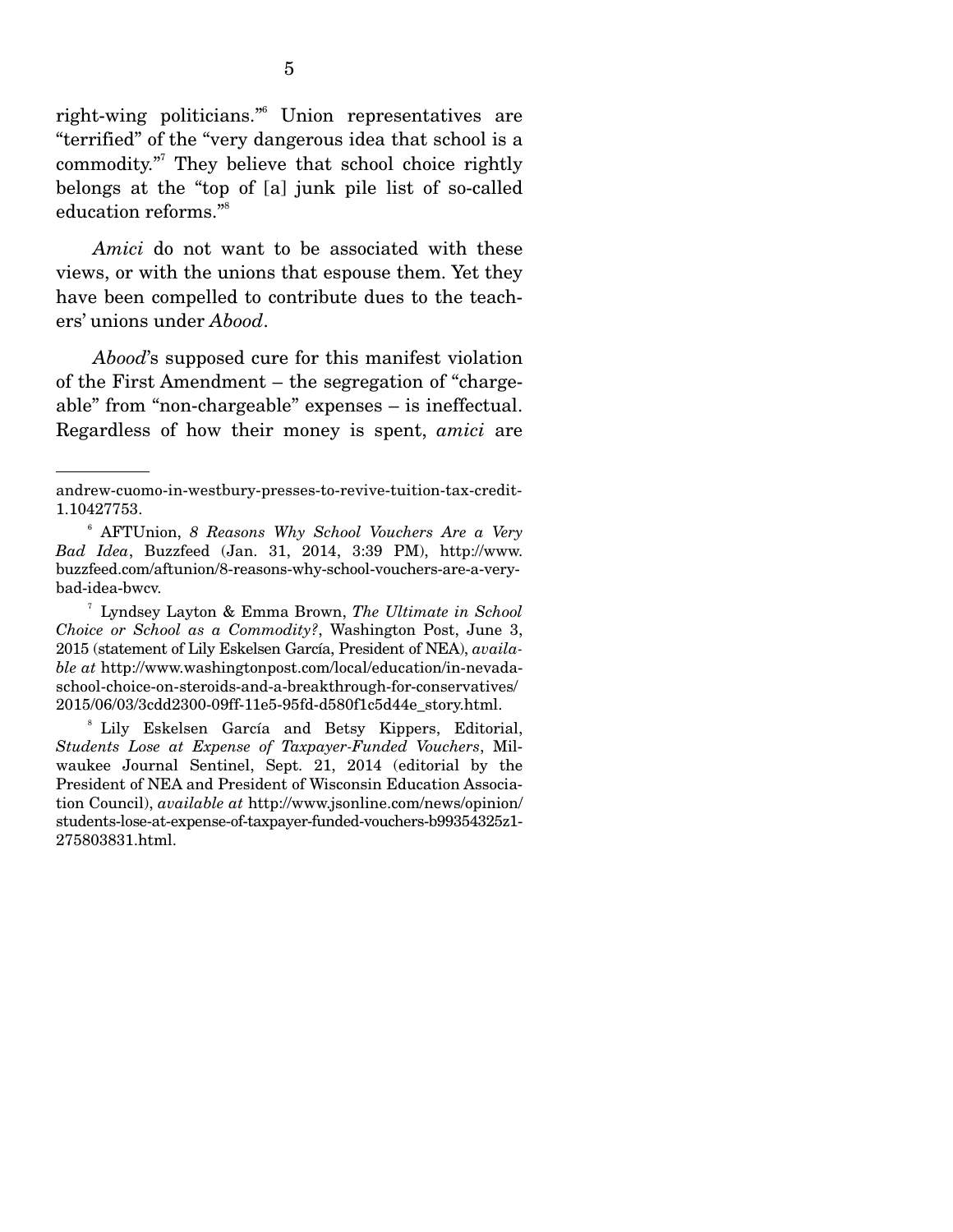forced into association with the unions. The harm of compelled association cannot be cured by an accounting fiction; *amici* should not be forced to contribute money to their ideological opponents for *any* purpose.

 Moreover, *Abood* places an unconscionable burden on *amici* to affirmatively opt out of union membership and then monitor the unions to ensure that their agency fees are lawfully calculated and spent. Other than through expensive and time-consuming litigation, *amici* have no practical way of determining with any degree of certainty whether the unions use their agency fees to combat school choice.

*Abood* is contrary to the First Amendment in principle and unadministrable in practice. It should be overruled.



#### **ARGUMENT**

### **I. Regardless Of How Money Is Spent, Compelled Support For Ideological Opponents Offends The First Amendment.**

 Compelled association violates the First Amendment. "Making a contribution, like joining a political party, serves to affiliate a person with a [cause]." *Buckley v. Valeo*, 424 U.S. 1, 22 (1976). This is why "[t]he general rule" is that "individuals should not be compelled to subsidize private groups or private speech." *Knox v. SEIU*, 132 S. Ct. 2277, 2295 (2012). In *Abood*, this Court recognized the problem: Because "[a]n employee may very well have ideological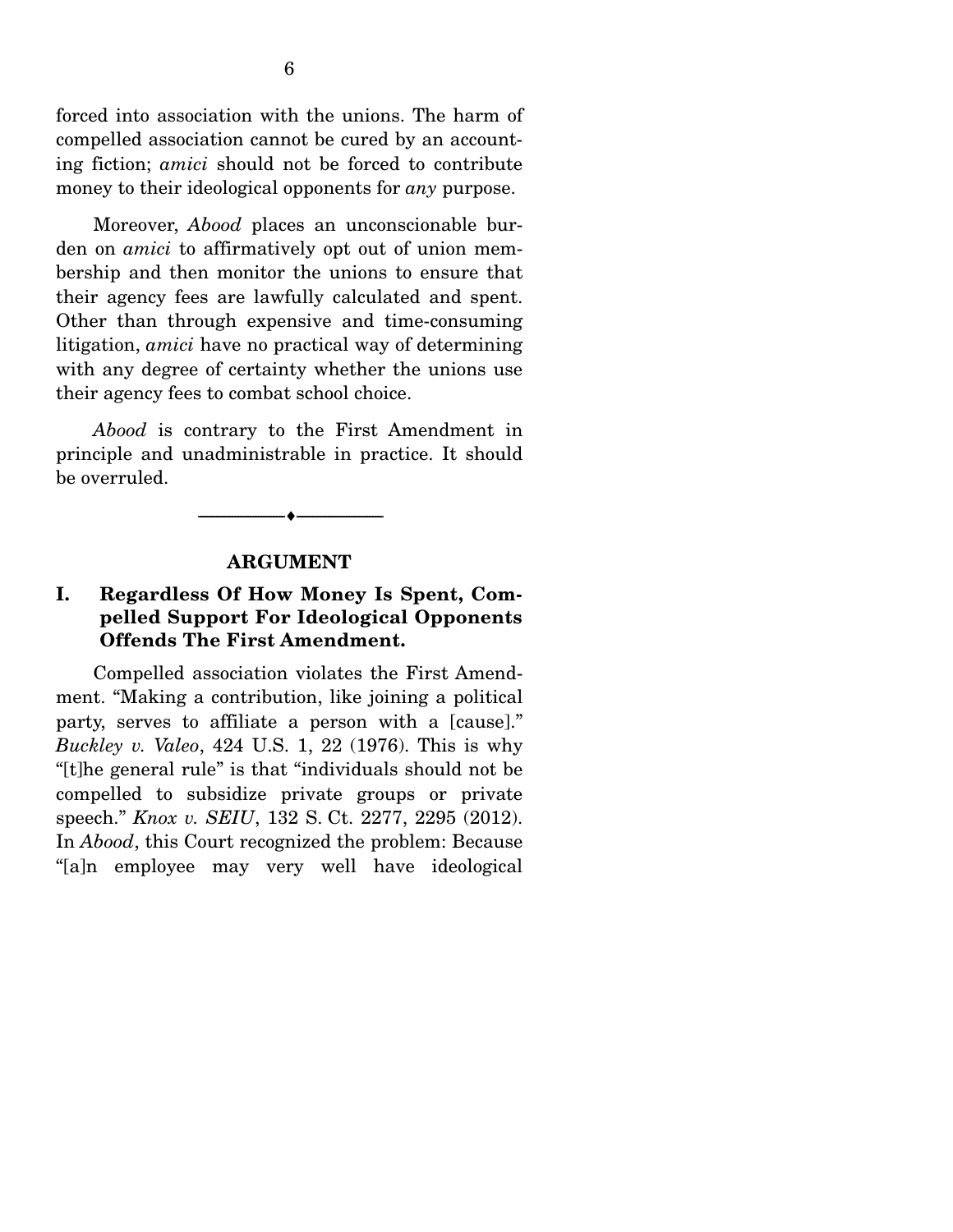objections to a wide variety of activities undertaken by the union," compelled financial support for the unions "has an impact upon [teachers'] First Amendment interests." 431 U.S. at 222.<sup>9</sup> Yet *Abood* held that this First Amendment injury could be cured by segregation of "ideological" and "non-ideological" expenses. *Id.* at 236. This was error.

 Even putting aside the question of whether *any*  union expenses are truly "non-ideological" – a question addressed by Petitioners in their brief – *Abood*'s rule does not suffice to protect the First Amendment interests of public school teachers. Compelled monetary contributions remain harmful regardless of how money is spent. Consider an analogy: Planned Parenthood, in addition to being the most prominent abortion provider in the country, offers mammograms.10 Can pro-life Americans be forced to send in a donation as long as its use is limited to cancer screening? Similarly, the National Rifle Association ("NRA") sponsors gun safety programming in addition to

<sup>9</sup> *See also* 431 U.S. at 231 ("There can be no quarrel with the truism that because public employee unions attempt to influence governmental policymaking, their activities and the views of members who disagree with them may be properly termed political."); *id.* at 243 (Rehnquist, J., concurring) ("[T]he positions taken by public employees' unions in connection with their collective-bargaining activities inevitably touch upon political concern if the word 'political' be taken in its normal meaning.").

<sup>10</sup> Planned Parenthood, *2013-2014 Annual Report* at 12, *available at* http://issuu.com/actionfund/docs/annual\_report\_final\_ proof 12.16.14 /0.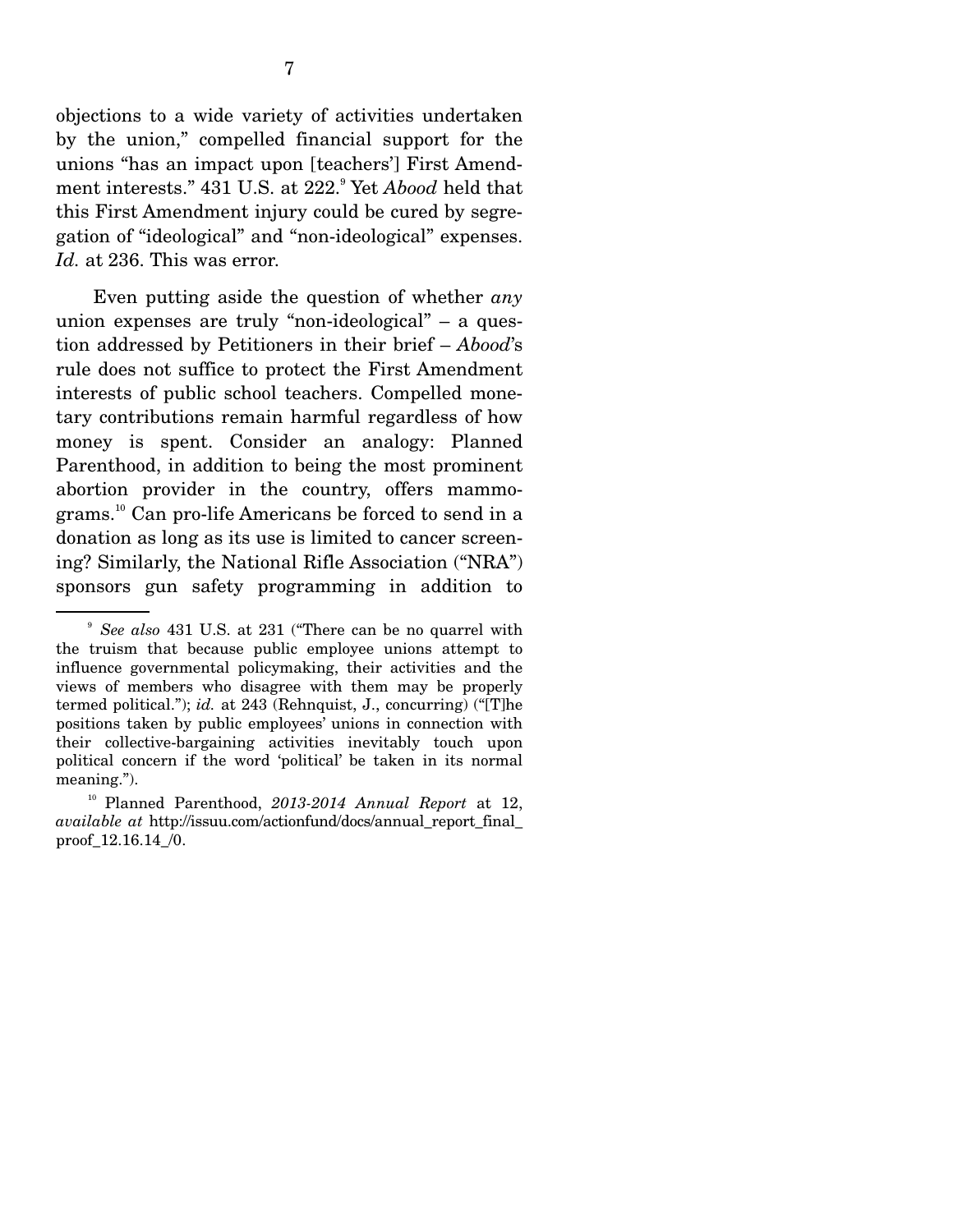opposing gun control legislation.<sup>11</sup> Can proponents of gun control be forced to contribute to the NRA for the limited purpose of funding gun safety education? The answer should be obvious.<sup>12</sup>

 Put simply, *amici* want nothing at all to do with teachers' unions; and that remains true however their money is spent. *Amici* believe that school choice has the potential to better the lives of children and their families. School choice provides increased options for students and their parents, while also creating incentives for traditional public schools to improve their performance and save taxpayer dollars.13 *Amici* do not want to contribute money to organizations that instead contend that "[b]uzzwords such as 'choice' and 'freedom' are only used to mask what vouchers actually are," which is "a shameful, unacceptable waste of taxpayer dollars."<sup>14</sup>

<sup>11</sup> Nat'l Rifle Ass'n, *Eddie Eagle Gunsafe Program*, https://eddieeagle.nra.org/ (last visited Sept. 8, 2015).

<sup>&</sup>lt;sup>12</sup> Indeed, if *Abood* were taken to its logical terminus, it would suggest that Americans could be forced to pay money to the Republican Party, so long as the Party promised that the money would not be spent on "ideological" activities. *Cf. Abood*, 431 U.S. at 257 (Powell, J., concurring in the judgment) (observing that "the public-sector union is indistinguishable from the traditional political party").

<sup>13</sup> *See*, *e.g.*, Greg Forster, The Friedman Foundation for Educational Choice, *A Win-Win Solution: The Empirical Evidence on School Choice* (Apr. 2013), *available at* http://www.edchoice.org/ wp-content/uploads/2015/07/2013-4-A-Win-Win-Solution-WEB.pdf.

<sup>&</sup>lt;sup>14</sup> Kinjo Kiema, "*Where's the Accountability?*," NEA Today, Apr. 14, 2015 (statement of NEA President), *available at*  (Continued on following page)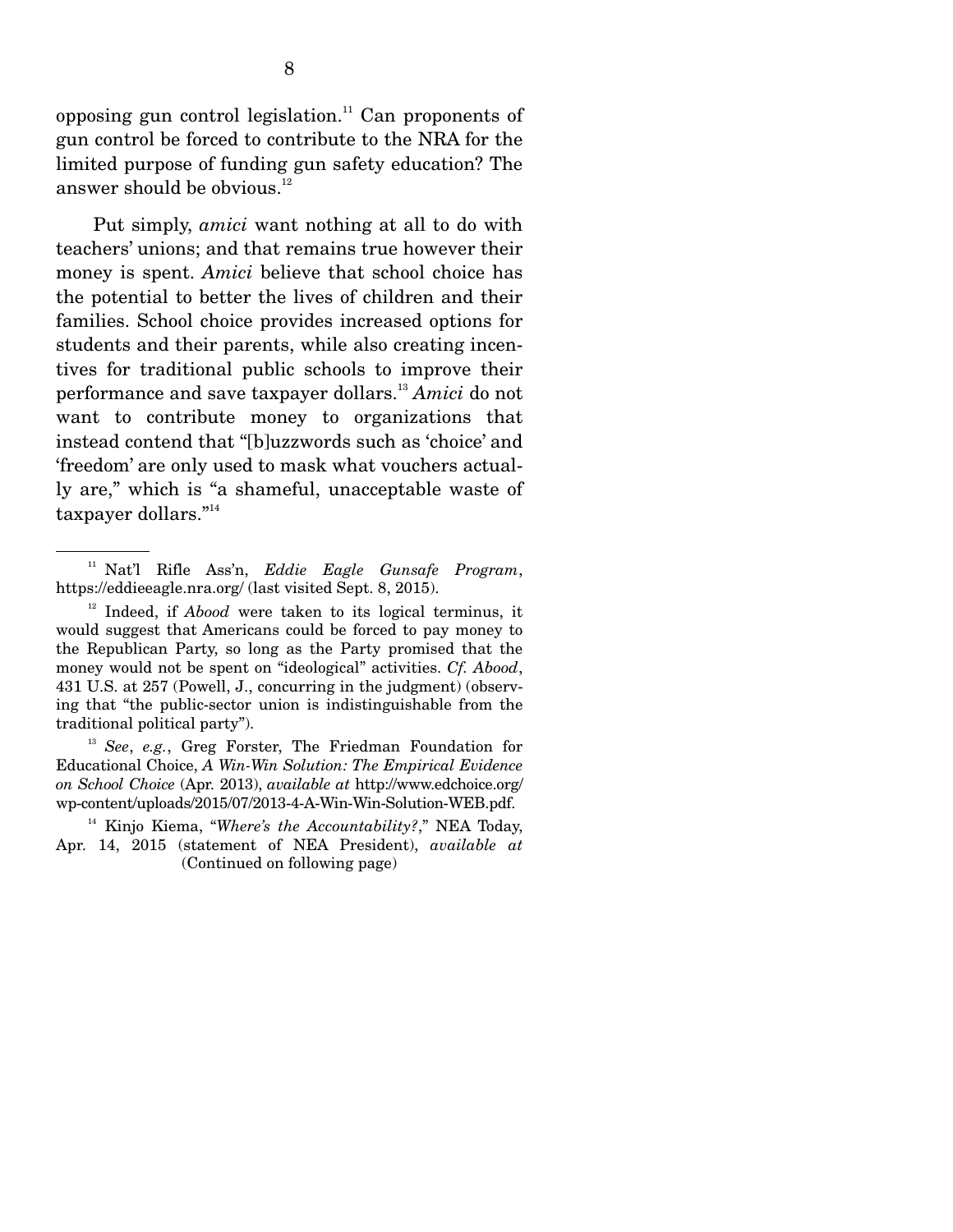*Amici* also want nothing at all to do with the anti-religious animus that tinges unions' opposition to school choice. Union representatives dismiss school choice as "a means of circumventing the Constitutional prohibitions against subsidizing religious practice and instruction," which will lead to "religious stratification in our society."<sup>15</sup> And, in litigation challenging school choice programs, unions regularly rely on state constitutional provisions (so-called "Blaine Amendments") that prohibit aid to "sectarian" institutions. These provisions have ugly historical origins in Nineteenth Century anti-Catholic animus.<sup>16</sup> *Amici*, some of whom are themselves deeply religious, do not wish to be associated with these anti-religious views.

http://neatoday.org/2015/04/14/wheres-the-accountability-ignoringpoor-track-record-lawmakers-push-voucher-expansion/.

<sup>15</sup> *The Case Against Vouchers*, NEA.org, http://www.nea.org/ home/19133.htm (last visited Sept. 8, 2015); *see also* AFTUnion, *supra* n.6 ("By 'choice,' [proponents] usually mean taking money out of public schools to fund and send students to schools that are privately run, often by religious groups.").

<sup>16</sup> *See* Robert William Gall, *The Past Should Not Shackle The Present*, 59 N.Y.U. Ann. Surv. Am. L. 413, 414 (2003) (describing Blaine Amendments as "weapons of bigotry forged in the fires of nineteenth century anti-Catholicism"); *see also*  Thomas Nast, *The American River Ganges*, Harper's Weekly, May 8, 1875 (illustrating article on supposed threat posed by Catholics to Protestant-influenced public schooling with a picture depicting Catholic bishops as crocodiles set on devouring American schoolchildren).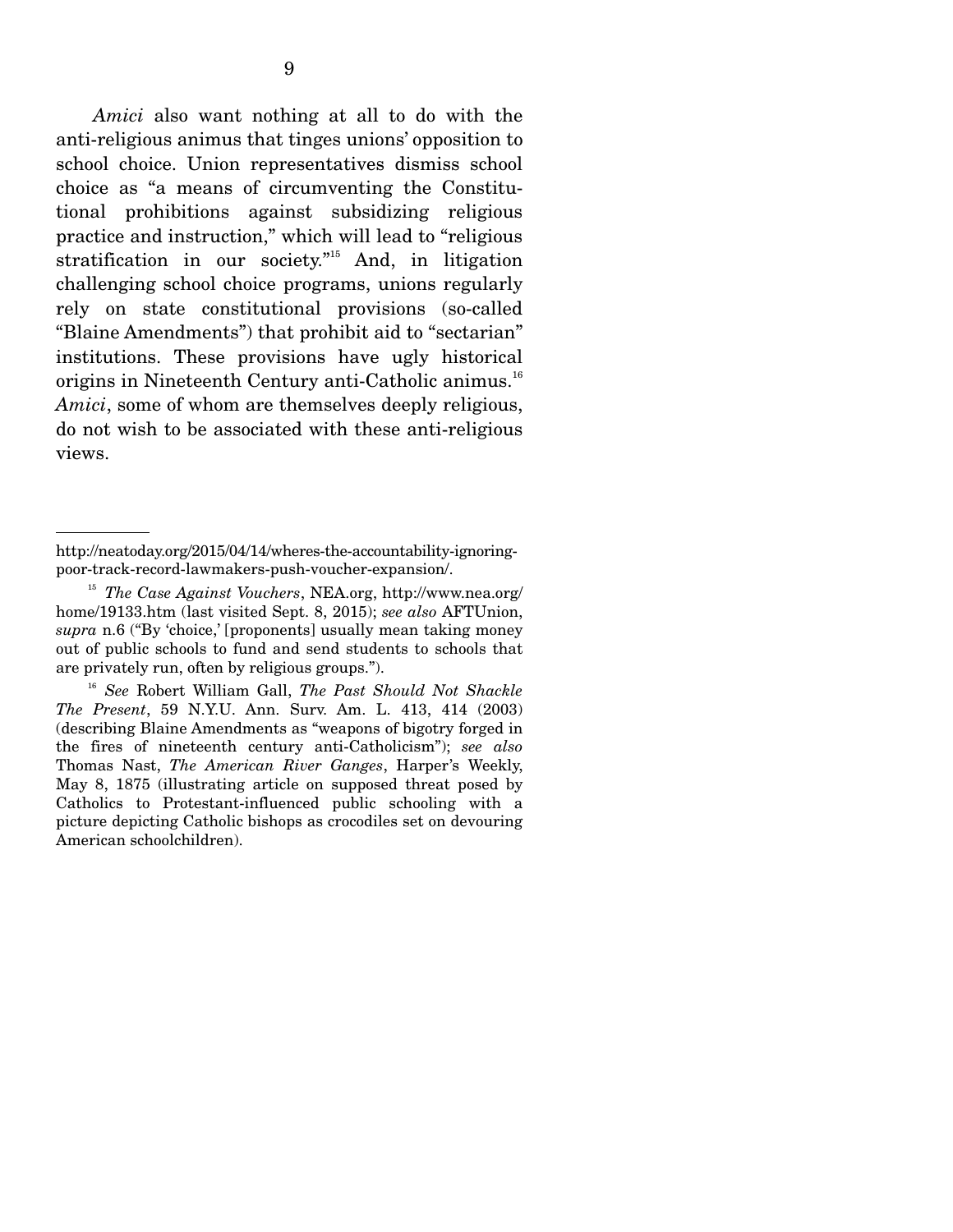*Amici* likewise object to compelled association with rhetoric implying that support for school choice is motivated by racial animus. Union representatives have suggested that "we are allowing our schools to be re-segregated" through school choice, $17$  that "[v]ouchers threaten civil rights protections,"18 and that vouchers "promot[e] segregated education."19 *Amici*, who support school choice for reasons that have nothing to do with racial animus – and who firmly believe that school choice promotes the interests of people of *all* races, creeds, and origins – recoil at compelled association with this accusation.

 Overheated rhetoric is a perfectly normal aspect of life in a free society. What is not perfectly normal is *Abood*'s holding that, as a condition of public employment, *amici* can be compelled to give money to teachers' unions that paint people who support school choice as corporate shills, supporters of racial segregation, and advocates of theocracy.

 In *Hurley v. Irish-American Gay, Lesbian and Bisexual Group of Boston*, 515 U.S. 557, 578-81

<sup>17</sup> Kristin Rawls, *The Ugly Truth About "School Choice,"*  Salon (Jan. 24, 2012, 4:00 PM), http://www.salon.com/2012/ 01/24/the\_ugly\_truth\_about\_school\_choice/ (statement of John Wilson, former President of NEA).

<sup>18</sup> *NEA on Vouchers: Opposed*, NEA.org, http://www.nea.org/ home/19267.htm (last visited Sept. 8, 2015).

<sup>19</sup> *AFT Resolution: Opposition to Voucher System*, AFT.org (1971), http://www.aft.org/resolution/opposition-voucher-system (last visited Sept. 8, 2015).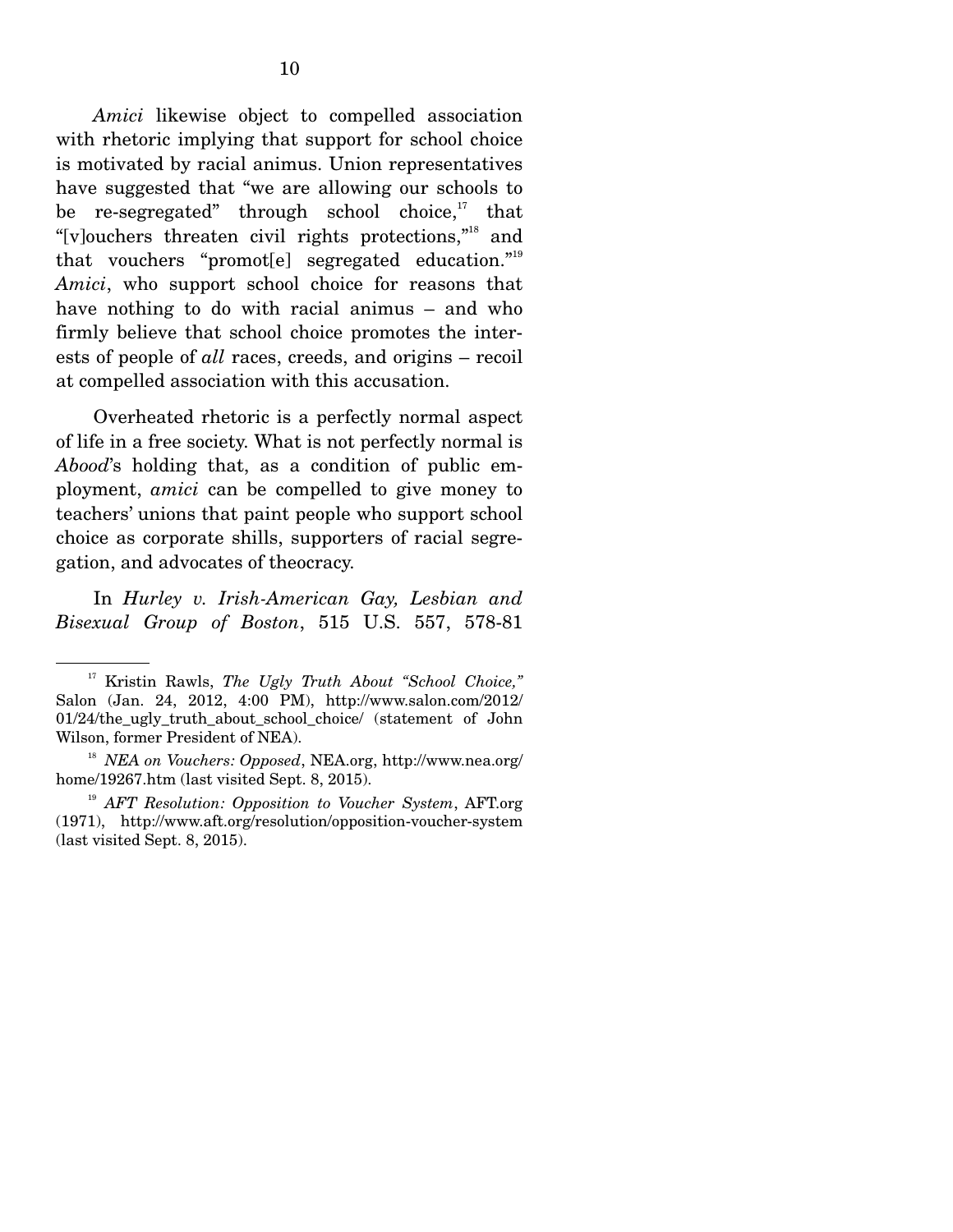(1995), this Court held that the Constitution prohibits government from ordering a group to include certain points of view in its parade. *Abood*, by contrast, forces *amici* to fund organizations that condemn their views in the harshest terms. That compelled association cannot be squared with the First Amendment. *Abood*  should be overruled.

### **II.** *Abood***'s Supposed Cure For This First Amendment Injury Places An Unconscionable Burden On Teachers Who Oppose Their Union.**

 Even if earmarking fees for "non-ideological" purposes could theoretically address this First Amendment harm, it would *still* fall short in practice. In the real world, *amici* have little ability to police the calculation and spending of their agency fees.

*Amici* should not be forced to litigate against their unions – at considerable time and expense – simply to ensure that their money is not used for prohibited purposes. Yet *Abood* places exactly that burden on teachers who object to union membership: Even after teachers navigate the procedures necessary to opt out of union membership – a process that has thus far proven a barrier to Mr. Ramsey – teachers *still* bear the burden of enforcing compliance with *Abood.* So, both Mr. Neily and Ms. Lisi were forced to engage in time-consuming litigation against their unions to recover funds spent in violation of *Abood*. Meanwhile, Ms. May, Mr. Schaefer, and Mr. Williams,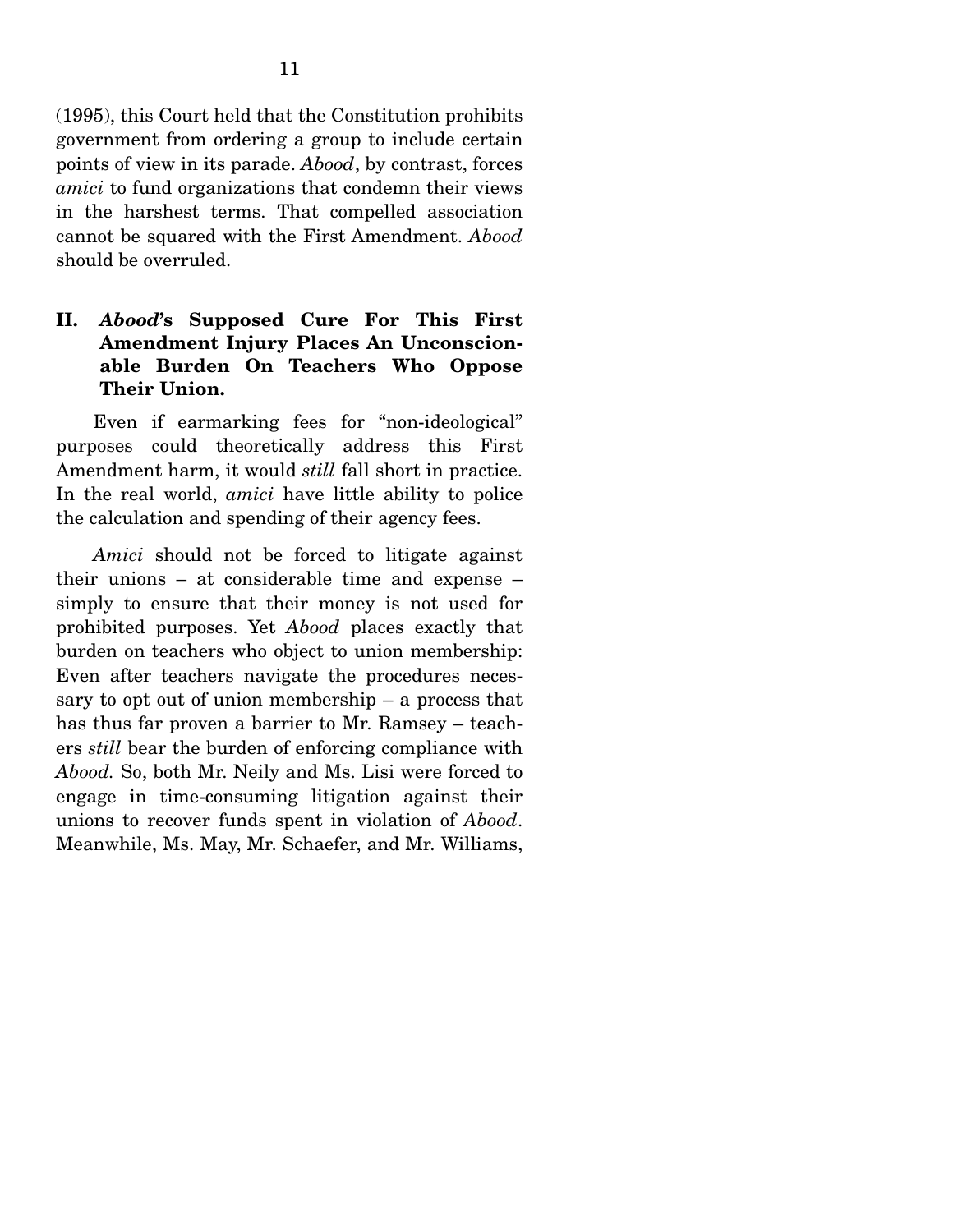who have not engaged in such litigation, have no way to know if their compelled contributions are properly accounted for and spent and must take the union at its word that it is following the rule established by  $A \mathit{bool}^{\,\scriptscriptstyle 20}$ 

 Courts should not assume that unions will scrupulously honor the line drawn by *Abood*. To the contrary, in *Knox*, a union argued that it could charge dissenters for "all funds spent on 'lobbying . . . the electorate," which this Court noted is "nothing but another term for supporting political causes and candidates." 132 S. Ct. at 2294. And, in fact, the union had used non-member funds to campaign against a ballot initiative. *Id.* at 2294-95.

 Meanwhile, the volume of litigation generated by *Abood* – a rough proxy for the extent of the burden on teachers' First Amendment rights – is considerable. Since *Abood*, this Court alone has decided at least seven cases concerning how best to draw and police the line between chargeable and non-chargeable expenses.<sup>21</sup> The Courts of Appeals have likewise

<sup>20</sup> *See Harris v. Quinn*, 134 S. Ct. 2618, 2633 (2014) ("Employees who suspect that a union has improperly put certain expenses in the 'germane' category must bear a heavy burden if they wish to challenge the union's actions."). Notably, while this Court's precedents require that a union's books be audited, the auditors "do not themselves review the correctness of a union's categorization" of expenses. *Id.*

<sup>21</sup> *Knox*, 132 S. Ct. 2277; *Locke v. Karass*, 555 U.S. 207 (2009); *Davenport v. Wash. Educ. Ass'n*, 551 U.S. 177 (2007); *Lehnert v. Ferris Faculty Ass'n*, 500 U.S. 507 (1991); *Keller v.*  (Continued on following page)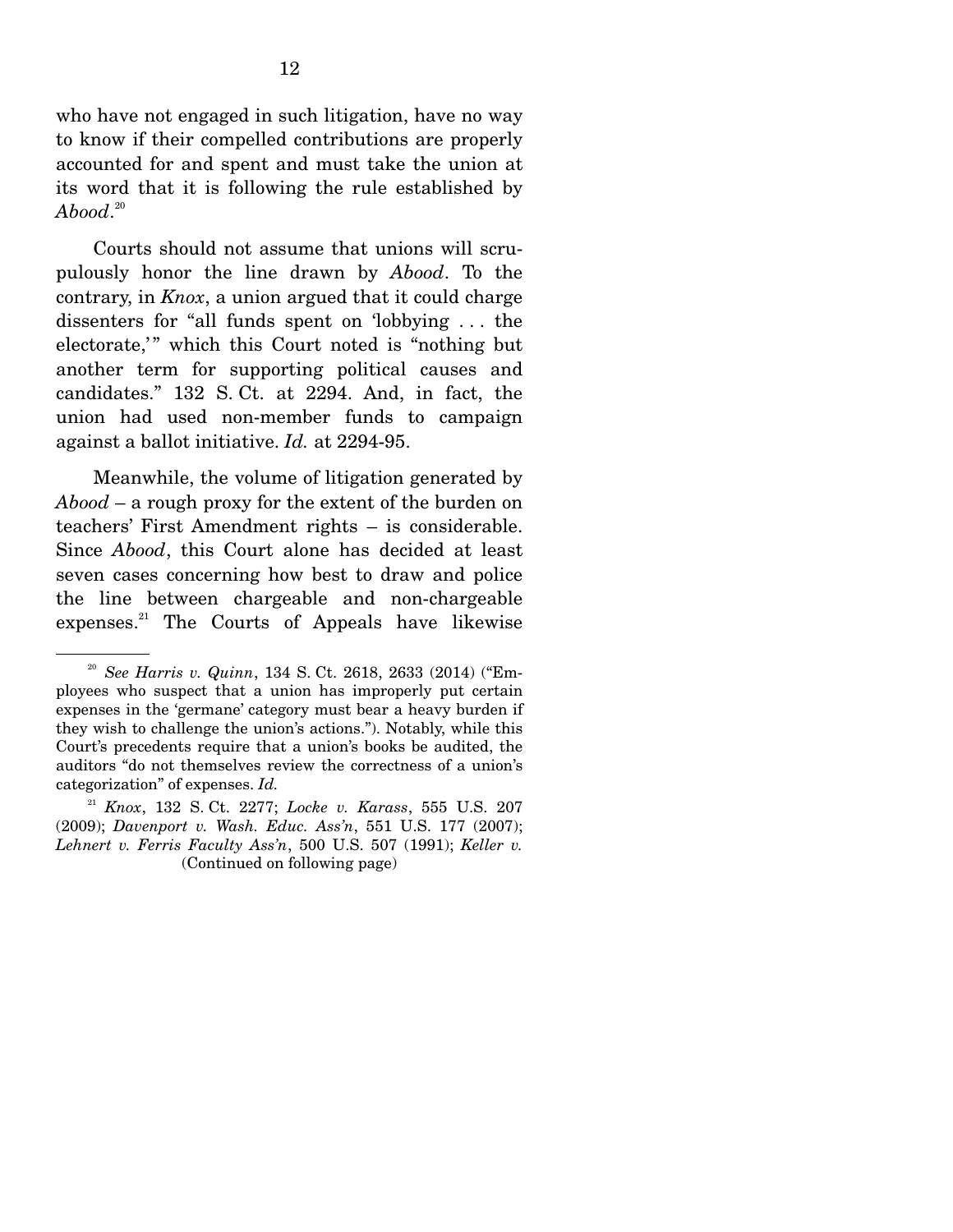struggled to apply *Abood*, as demonstrated by the cases collected in the appendix to this brief.

 Such litigation is expensive. When Mr. Neily and other teachers in Massachusetts sued to challenge the calculation of their compulsory contributions to their union, for instance, the litigation ultimately consumed over 8,000 attorney hours, over 7,000 support staff hours, over 5,000 hours of Westlaw research, and over \$160,000 in court costs, expert fees, and travel expenses. $22$  Teachers should not be forced to shoulder these kinds of burdens, simply to police the boundaries of their compelled association with the unions.

 In this critical respect, moreover, *Abood* is at war with itself. The *Abood* Court reversed the portion of the lower court's opinion requiring dissenters to specifically enumerate the union expenditures to which they object, explaining that this would impermissibly "place on each employee the considerable burden of monitoring all of the numerous and shifting expenditures made by the Union." 431 U.S. at 241. Yet *Abood* places precisely that burden on teachers, including *amici*.

*State Bar*, 496 U.S. 1 (1990); *Chi. Teachers Union v. Hudson*, 475 U.S. 292 (1986); *Ellis v. Railway Clerks*, 466 U.S. 435 (1984).

<sup>22</sup> *See* Declaration of Emily Pitts Dixon ¶ 10, *Serna v. Transp. Workers Union*, No. 3:13-CV-2469-N (N.D. Tex. Sept. 19, 2014).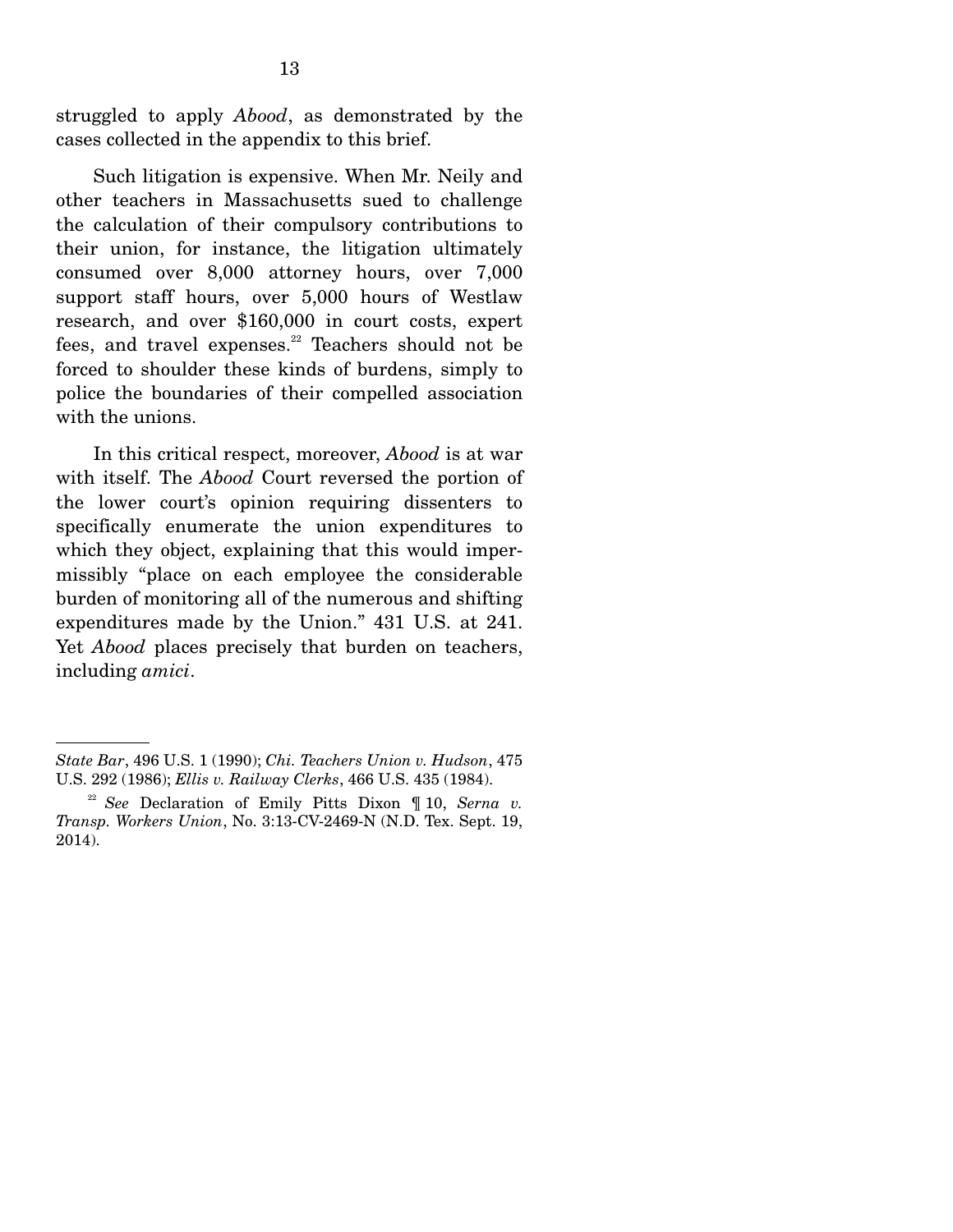*Abood*'s command that unions segregate funds is a paper tiger, incapable of securing even the incomplete protection that it promises against compelled support for union political activities. *Abood*'s supposed cure for the First Amendment injury suffered by *amici* and other teachers is thus not only insufficient in theory, but also totally unworkable in practice.

#### **CONCLUSION**

--------------------------------- ---------------------------------

 This Court should overrule *Abood*, uphold the right of individuals to be free from compelled association with their ideological opponents, and reverse the decision below.

Respectfully submitted,

DANA BERLINER ROBERT EVERETT JOHNSON  *Counsel of Record*  INSTITUTE FOR JUSTICE 901 N. Glebe Rd., Suite 900 Arlington, VA 22203 (703) 682-9320 rjohnson@ij.org

*Counsel for Amici Curiae*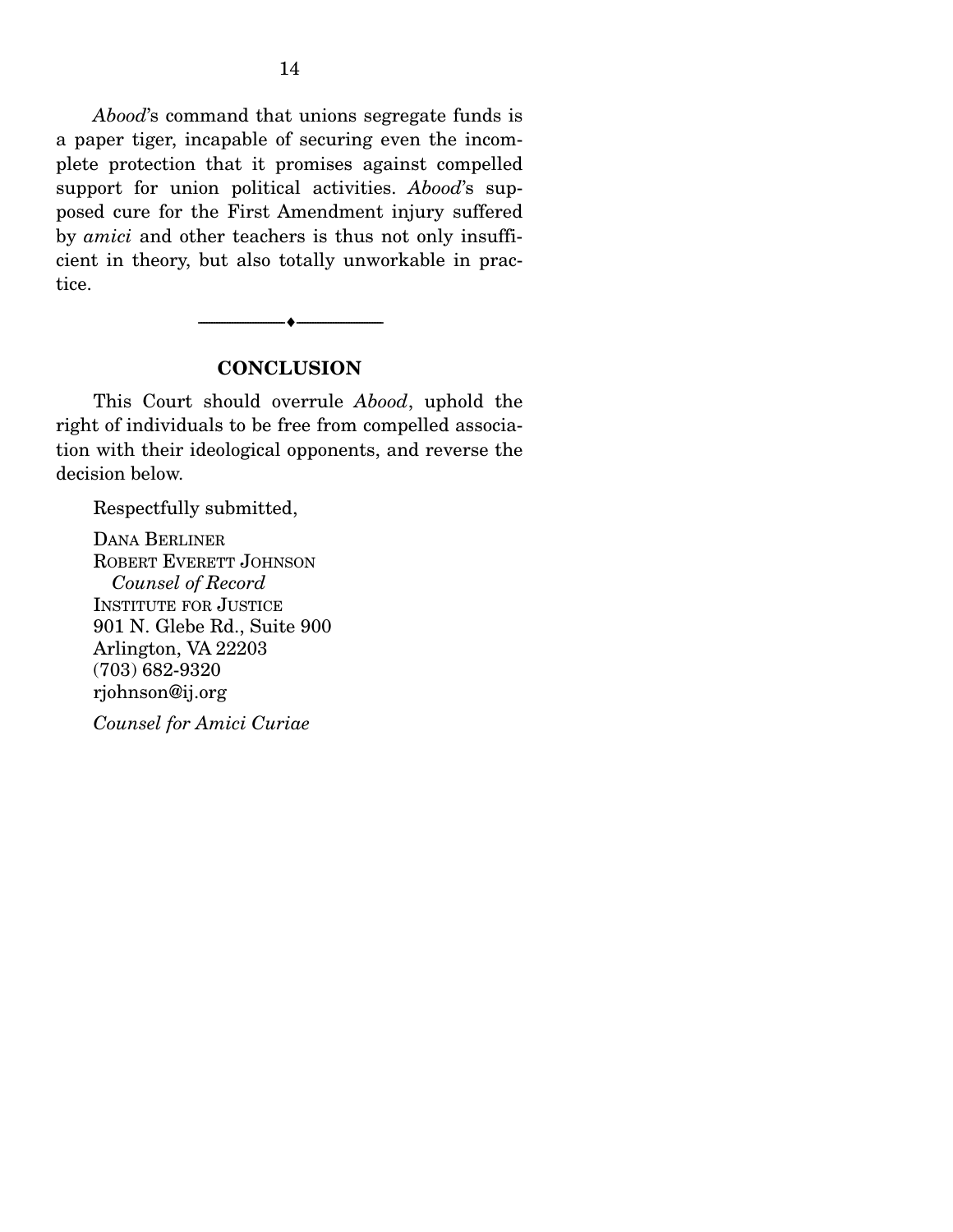App. 1

#### **APPENDIX**

### **Cases From The Federal Courts Of Appeals Struggling To Apply** *Abood*

- 1. *Knox v. Cal. State Emps. Ass'n*, 628 F.3d 1115 (9th Cir. 2010), *rev'd and rem'd sub nom. Knox v. SEIU*, 132 S. Ct. 2277 (2012)
- 2. *Scheffer v. Civ. Serv. Emps. Ass'n*, 610 F.3d 782 (2d Cir. 2010), *cert. den'd* 562 U.S. 1249 (2011)
- 3. *Seidemann v. Bowen*, 584 F.3d 104 (2d Cir. 2009)
- 4. *Locke v. Karass*, 498 F.3d 49 (1st Cir. 2007), *aff 'd* 555 U.S. 207 (2009)
- 5. *Wagner v. Prof 'l Eng'rs in Cal. Gov.*, 354 F.3d 1036 (9th Cir. 2004)
- 6. *Otto v. Pa. State Educ. Ass'n-NEA*, 330 F.3d 125 (3d Cir. 2003), *cert. den'd* 540 U.S. 982 (2003)
- 7. *Cummings v. Connell*, 316 F.3d 886 (9th Cir. 2003)
- 8. *Wessel v. City of Albuquerque*, 299 F.3d 1186 (10th Cir. 2002)
- 9. *Sorrell v. Am. Fed. of State, Cnty., & Mun. Emps.*, 52 Fed.Appx. 285 (7th Cir. 2002)
- 10. *Foster v. Mahdesian*, 268 F.3d 689 (9th Cir. 2001), *cert. den'd sub nom. Foster v. Garcy*, 535 U.S. 1112 (2002)
- 11. *Tavernor v. Ill. Fed. of Teachers*, 226 F.3d 842 (7th Cir. 2000)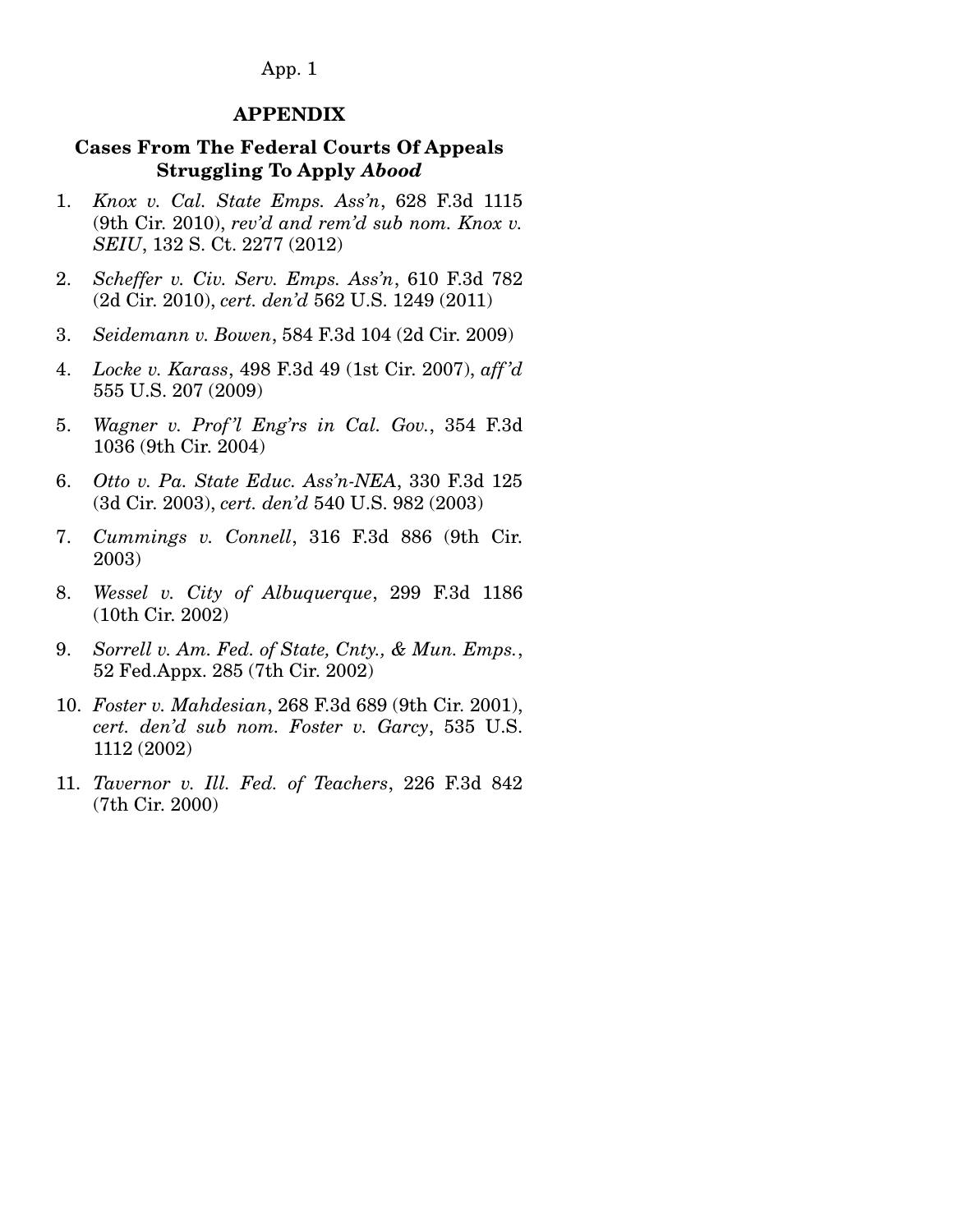- 12. *Prescott v. Cnty. of El Dorado*, 177 F.3d 1102 (9th Cir. 1999), *vac'd by* 528 U.S. 1111 (2000), *reinstated in part by* 204 F.3d 984 (2000); *see also* 298 F.3d 844 (9th Cir. 2002), *cert. den'd* 537 U.S. 1188 (2003)
- 13. *Knight v. Kenai Peninsula Borough Sch. Dist.*, 131 F.3d 807 (9th Cir. 1997), *cert. den'd* 524 U.S. 904 (1998)
- 14. *Bromley v*. *Mich. Educ. Ass'n-NEA*, 82 F.3d 686 (6th Cir. 1996), *reh'g en banc den'd* June 17, 1996, *cert. den'd* 519 U.S. 1055 (1997)
- 15. *Jibson v. Mich. Educ. Ass'n*, 30 F.3d 723 (6th Cir. 1994)
- 16. *Grunwald v. San Bernardino City Unified Sch. Dist.*, 994 F.2d 1370 (9th Cir. 1993), *cert. den'd* 510 U.S. 964 (1993)
- 17. *Weaver v. Univ. of Cincinnati*, 970 F.2d 1523 (6th Cir. 1992), *cert. den'd sub nom. Weaver v. Steger*, 507 U.S. 917 (1993)
- 18. *Mitchell v. L.A. Unified Sch. Dist.*, 963 F.2d 258 (9th Cir. 1992), *cert. den'd* 506 U.S. 940 (1992)
- 19. *Hohe v. Casey*, 956 F.2d 399 (3d Cir. 1992)
- 20. *Dashiell v. Montgomery Cnty.*, 925 F.2d 750 (4th Cir. 1991)
- 21. *Hudson v. Chi. Teachers Union*, 922 F.2d 1306 (7th Cir. 1991), *cert. den'd* 501 U.S. 1230 (1991)
- 22. *Tierney v. City of Toledo*, 917 F.2d 927 (6th Cir. 1990)